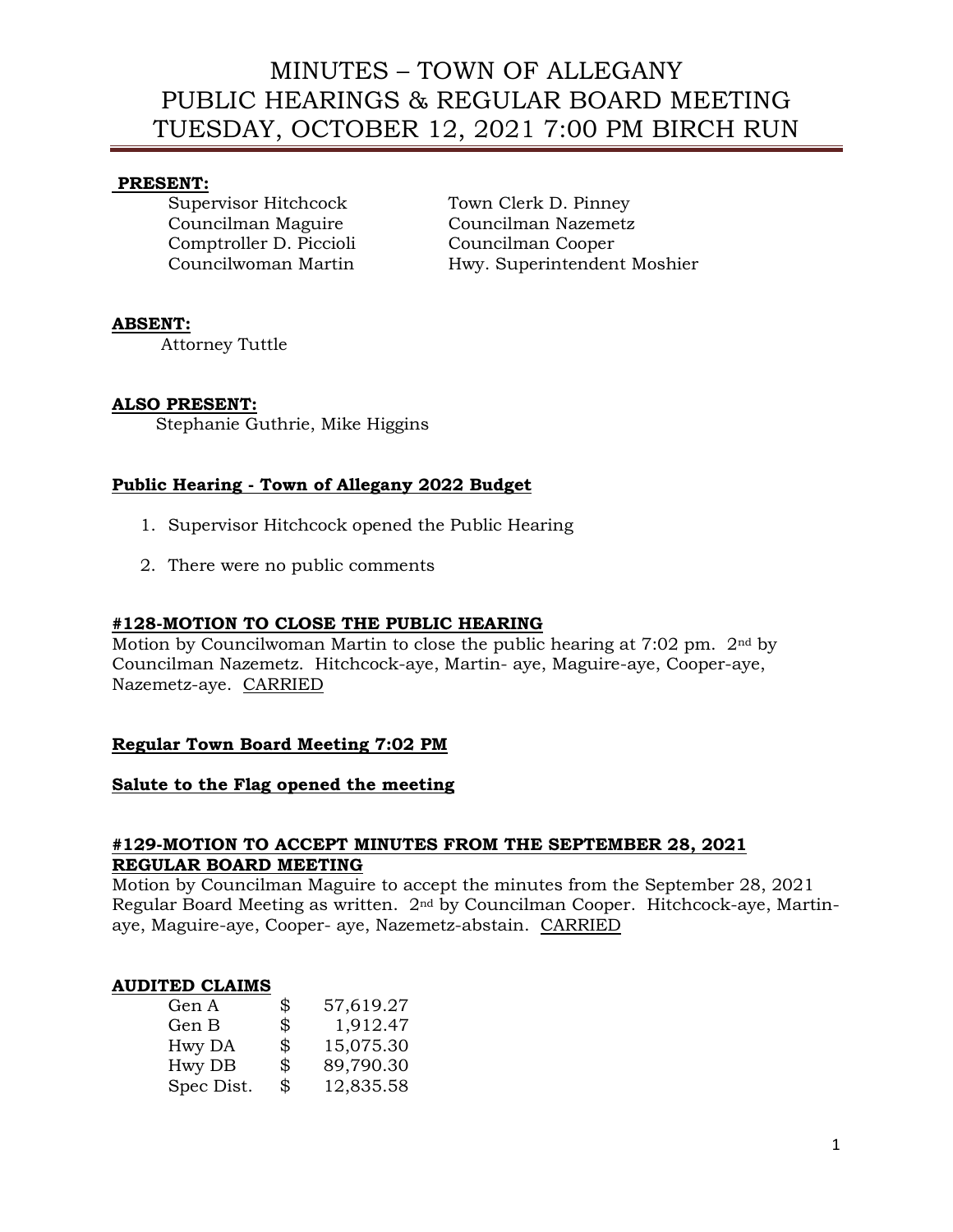# MINUTES – TOWN OF ALLEGANY PUBLIC HEARINGS & REGULAR BOARD MEETING TUESDAY, OCTOBER 12, 2021 7:00 PM BIRCH RUN

## **MONTHLY REPORTS**

Town Clerk Building & Zoning Depts. Highway Dept. Rec. Dept. **Cemetery** Assessor

> • All Board members have received & reviewed the income & expense reports for September 2021.

Town Justice D. Porter – report for September 2021 – amount collected: \$ 10,855.00. Town Justice A. Spears – report for September 2021– amount collected: \$ 3,452.00.

## **CORRESPONDENCE**

1. Cattaraugus County Economic Development Strategic Plan Focus Group invitation.

#### **NEW BUSINESS**

1. Approve the 2022 Budget for the Town of Allegany

#### **#130-MOTION TO APPROVE THE 2022 BUDGET FOR THE TOWN OF ALLEGANY**

Motion by Councilwoman Martin to approve the 2022 Budget for the Town of Allegany. 2nd by Councilman Nazemetz. Hitchcock-aye, Martin- aye, Maguire-aye, Cooper-aye, Nazemetz-aye. CARRIED

2. Solar – discussion of need to update content of solar law

## **#131-MOTION TO SET A PUBLIC HEARING FOR SOLAR MORATORIUM**

Motion by Councilman Maguire to set a Public Hearing prior to the regular board meeting at 7:00pm at the Birch Run Senior Center for the purpose of setting a solar moratorium in the Town of Allegany. 2nd by Councilwoman Martin. Hitchcock-aye, Martin- aye, Maguire-aye, Cooper-aye, Nazemetz-aye. CARRIED

## **OLD BUSINESS – none**